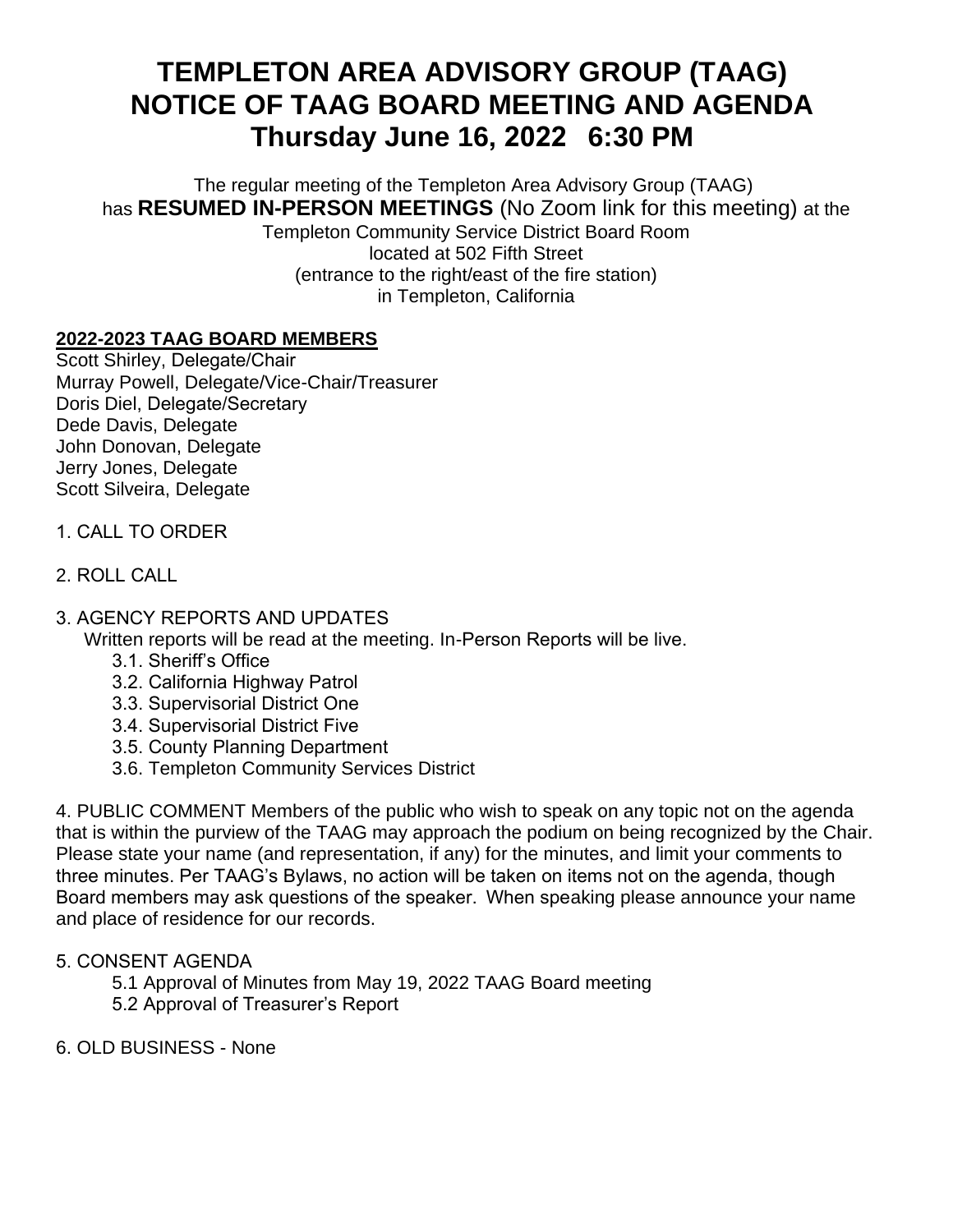### 7. NEW BUSINESS

**7.1** Review of Vacation Rental Minor Use Permit application (Project No. DRC2021-0002). This property is located at 5240 Jack Creek Rd. Templeton, CA. This application is requesting a modification to SLO County Code Title 22 Section 22.30.510 b. ii. that requires "No residential vacation rental shall be located within 1.500 of an existing vacation rental." In this case a currently licensed vacation rental property is located 453 feet from this project site. See **Addendum** attached below for letters from the public regarding this project.

## 8. ANNOUNCEMENTS FROM COMMITTEES

8.1 Project Review Committee 

8.2 Cannabis Project Review Committee

- 8.3 Community Outreach and Public Relations Committee
- 8.4 Traffic Circulation Committee
- 8.5 Bylaws Special Committee
- 8.6 Water/Toad Creek Committee
- 8.7 Elections Committee

9. ANNOUNCEMENTS FROM DELEGATES (on items not on the agenda) 

# 10.ADJOURNMENT

# **COMMITTEE REPORTS**

*The reports of the chairs of the Project Review Committee and the Cannabis Project Review Committee, concerning applications for review at this meeting (if any), and reports of any other committees, may be available for viewing (and downloading and printing) three days before the TAAG meeting at TAAG's website (http://www.taaginfo.org) on the "Committee Reports" page. A limited number of paper copies of the reports may be available at the meeting.*

# **APPLICATION PRESENTATIONS**

1. Chairperson will call the agenda item. 

2. The project applicant or agent will present the application. 

3. The Project Review Committee will present its report. 

4. Chairperson will open the floor to Delegates' questions of the applicant or agent. 5.

Chairperson will open the floor for public comment. Please direct public 

comments to the Chairperson, not to the applicant. 

6. Applicant or agent addresses public comments by responding directly to the Chairperson. 

7. Public comment portion of the proceedings on this item will be closed, and no further testimony will be taken. 

8. The TAAG Delegates will discuss the application and, considering all public comments, will consider making a recommendation 

# **GUIDELINES FOR PRESENTING ORAL COMMENTS**

It is important that all participants conduct themselves with courtesy, dignity, civility, and respect for all parties involved. If you wish to present oral comments, please observe the following guidelines: 

1. Identify yourself by your full name (and representation, if any) for our minutes, and speak from the rostrum so other attendees will have the opportunity to listen to the comments. (We do not currently use speaker slips, but we ask that speakers sign in on the list provided at the rostrum so that we can include the names of speakers in the minutes.)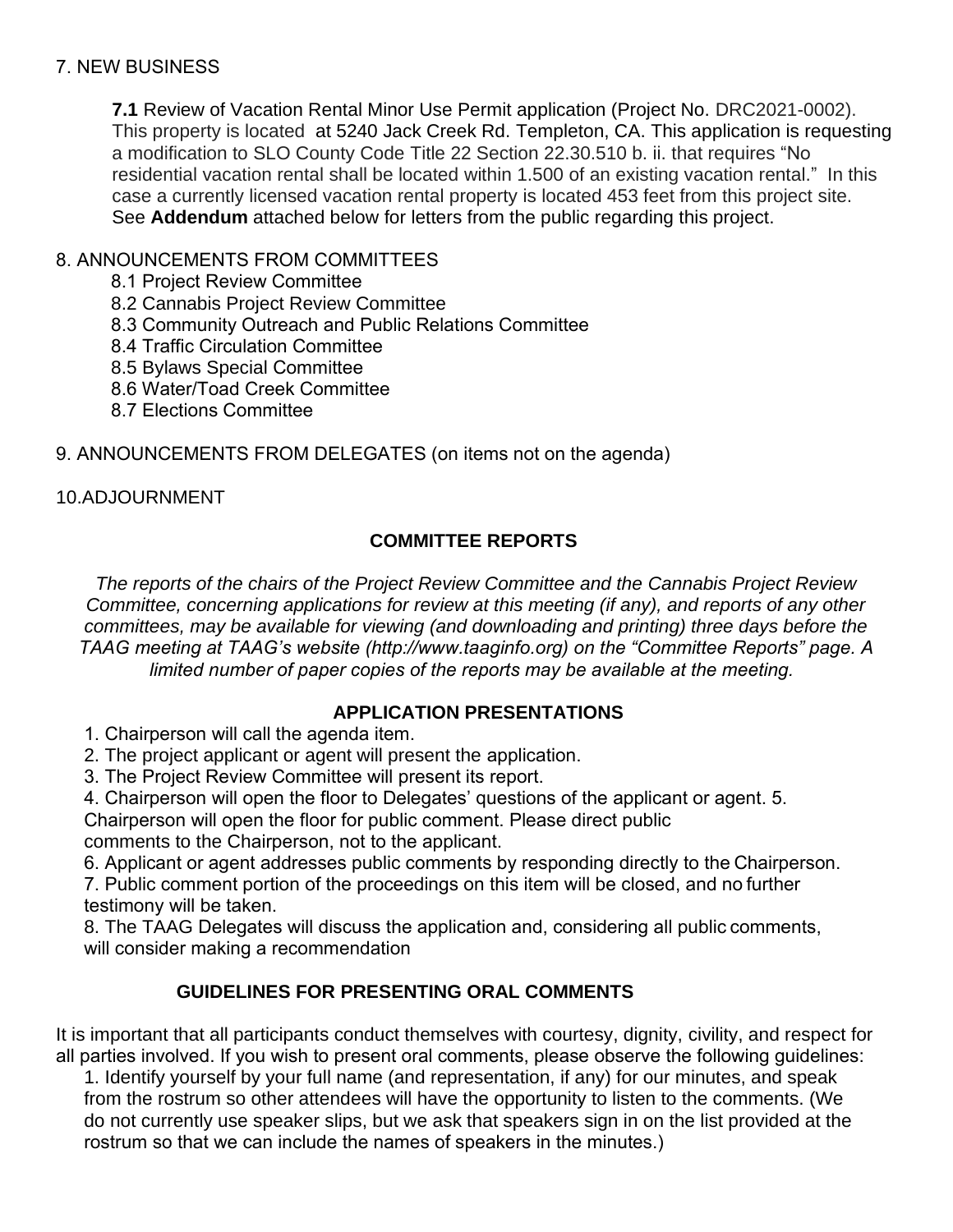2. Address your comments to the Chair. Conversation or debate between a speaker at the podium and a member of the audience is not permitted. 

3. Oral comments should be brief and to the point. Your comments should be about issues, and not about any individuals involved. 

4. Public oral comment is limited to three minutes per individual unless the Chair permits otherwise. 

5. Please -- no audience reaction (applause or otherwise) during or after comments. 6. Written testimony (letter, e-mail, etc.) is acceptable, but should be distributed to TAAG members at least three days before the meeting. 

7. Once the public comment portion of the meeting is closed, there will be no further public oral comments unless requested of and permitted by the Chair. 

### **ADDENDUM – AGENDA ITEM 7.1**

Four letters from the public, received by TAAG, regarding DRC2021-0002:

#### Received June 5, 2022 from Larry Stone

June 5, 2022

TAAG Board Delegates and Alternates,

Regarding N-DRC2021-0002, a vacation rental within 1,500 feet of an existing vacation rental:

As one member of the team of neighbors that advised County staff in the drafting of the current Adelaida Vacation Rental Ordinance, I can offer a brief history of the process and explain my objections to granting any exceptions to the distance requirement between vacation rentals.

The desire for the Adelaida vacation rental ordinance originated from the perception among area residents that the Willow Creek-Adelaida area of north San Luis Obispo County was becoming increasingly saturated with commercial business entities: tasting rooms, vacation rentals, and the like. No set of limits or guidelines seemed to be in place to protect the rural ambiance so cherished by residents.

Beginning in 2015 and over the course of some 18 months, neighborhood groups such as the Willow Creek Preservation Group and Save Adelaida met with SLO County Planning staff, then liaison Vicky Shelby, and then County Supervisor Frank Meacham. Frank was very supportive of our efforts to provide some structure and order to an increasingly congested and chaotic neighborhood.

Compromise was the key to the successful creation of the ordinance. Our original proposal was modeled after ordinances creating historic preservation overlay zones and would have affected those properties with addresses on certain roads in the Willow Creek-Adelaida area; additionally, a key provision of the original proposal was that new vacation rentals could be no closer than 1500 feet from the property line of an existing vacation rental. 1500 feet seemed an appropriate distance between vacation rentals in that, at that distance, the topography of the area tends to obscure structures and that any increase in traffic would be mitigated by the distance between rentals. County Staff suggested that the ordinance apply to all of the Adelaida Sub-Area of the North County Planning Area and that the distance requirement be modified to no closer than 1500 feet from the structure licensed as a vacation rental. These changes to our original idea seemed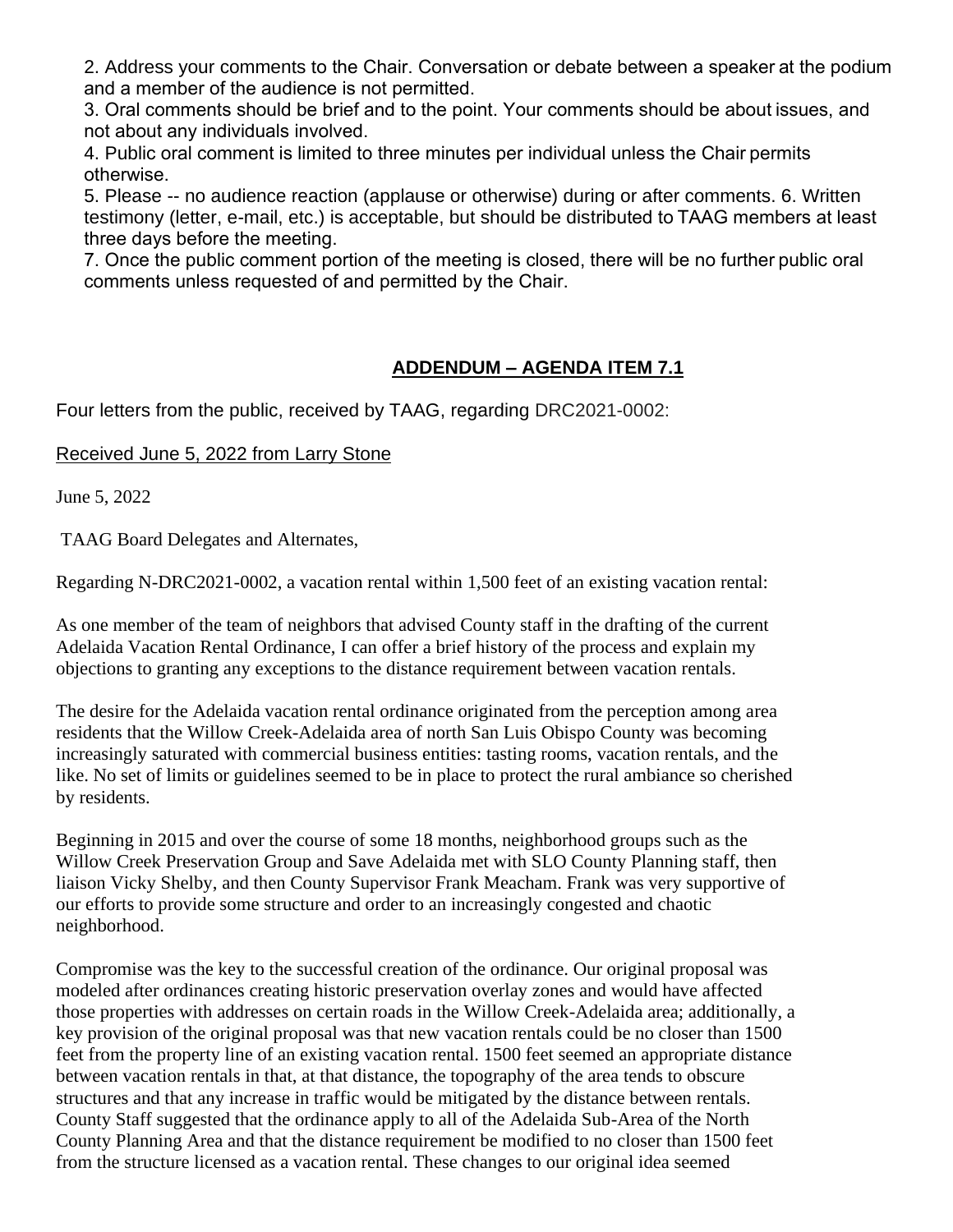acceptable to members of the neighborhood groups involved because any ordinance regulating vacation rentals was better that none at all.

I have a number of concerns regarding the applicant's request for an exception. Avera Events' proposal to locate another short-term rental less than 500 feet from a currently licensed vacation rental seems unwarranted because the current restriction does not prevent the applicant from using the property. The applicant can still rent the property to tenants on a long-term basis. Granting an exception to the VR distance rule would increase traffic congestion on the West end of Jack Creek Road and would diminish, not enhance, the neighborhood's rural ambiance.

Avera Events is also a business entity operating a wedding venue. Allowing businesses to use provisions of an ordinance meant to allow private home owners to rent out personal property on a short-term basis seems contrary to the original intent of the ordinance.

Finally, I am concerned about future use of the property. Originally, Avera Events applied for a Temporary Event permit for 25 events hosting up to 150 persons. That request was apparently withdrawn and the application states in bold face capital letters "PROJECT IS FOR NOW ONLY FOR A VACATION RENTAL" Given that the applicant operates a wedding destination on the same property that is also applying for a vacation rental permit, will the applicant later re-apply for a Temporary Event permit?

Granting exceptions to clearly delineated rules enables opportunism and weakens neighborhoods. As good fences make good neighbors, so good rules foster good communities. The Adelaida Vacation Rental Ordinance is an example of a good rule; please do not recommend granting an exception to the 1500-foot distance requirement.

Thank you,

Larry Stone

#### Received June 6, 2022 from Kathy Stone

TAAG Members,

I am opposed to Avera's requested exception to the Adelaida Vacation Rental Ordinance (AVRO) distance requirement. I was a member of the neighborhood group that worked with the Board of Supervisors, TAAG, Planning Commission, and County staff to create the existing AVRO. After one and a half years of meetings and compromise, the ordinance was adopted to provide guidelines for vacation rentals in our area.

The need for regulating short term rentals in the Adelaida grew out of a wide spread concern over the increasing number of vacation rentals, event centers, and tasting rooms serving food and hosting concerts. The Board of Supervisors also recognized the saturation of commercial businesses in this rural/AG area and agreed with County staff that 1,500 feet between vacation rentals was reasonable.

The ordinance has not stopped the proliferation of new businesses in the Adelaida. In fact, Avera Events is a wedding venue business. However, the AVRO has established reasonable limits that should be adhered to. Asking for a 500 foot exception to the required 1,500 feet does not seem reasonable.

Granting such an exception chips away at the foundation of the ordinance and opens the door to setting a precedent for future similar exceptions. Thank you and I hope you will deny this application.